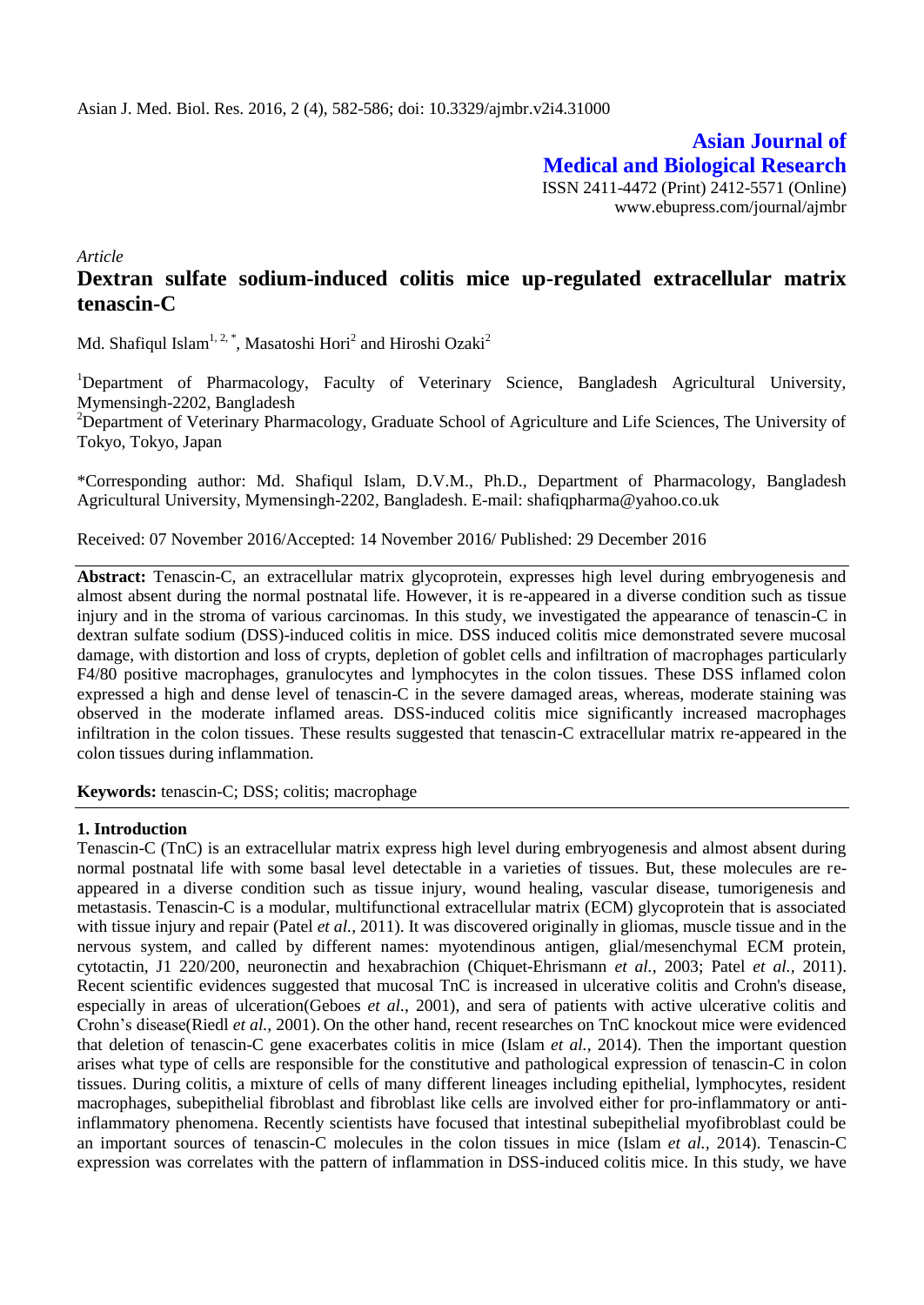focused on colitis inflammation and tenascin-C up regulation. We have found that DSS-induced colitis upregulated tenascin-C in the inflamed and damaged mucosal areas.

# **2. Materials and Methods**

# **2.1. Animals**

Animal care and treatment were conducted in accordance with the institutional guidelines of the University of Tokyo. Experimental protocols were approved by the Institutional Animal Care and Use Committee at the University of Tokyo (approval code: P07-138).

# **2.2. Induction of colitis in mice and evaluation of disease activity index**

Experimental colitis was induced by giving mice 1% (C57BL/6N) (w/v) DSS (MP Biomedicals Inc., Osaka, Japan) in drinking water *ad libitum* for 8 days. In addition, we used 2, 4, 6-trinitrobenzene sulfonic acid (TNBS)-induced C57BL/6N colitis mice. TNBS 150 mg kg<sup>-1</sup> body weight was administered intrarectal under anesthesia and sampling was done after 2 days of TNBS administration.

# **2.3. Histopathology**

For histopathological analysis, a representative sample from the mid-part of the colon was fixed in 4% paraformaldehyde, embedded in paraffin, sectioned (4 μm), stained with haematoxylin and eosin, and examined at  $\times$  200 magnification.

# **2.4. Immunofluorescent staining of colon tissues of mice**

The representative specimens from mid-colon (4-5μm) were permeabilized with Triton X-100 (0.2%), blocked by normal goat serum (10%) and then incubated with the following primary antibodies; rat anti-TnC (1: 500) and rat anti-F4/80 (1:200) respectively over night at 4ºC. After washing with PBS, the specimens again incubated with the appropriate secondary antibody in a dilution of 1:1000 for 2 hours and counter-stained with DAPI (Molecular probes). Images were obtained using an Eclipse E800 fluorescence microscope (Nikon, Tokyo, Japan).

# **2.5. Statistical analysis**

All experiments were performed with a minimum of triplicate replication, and values are expressed as mean  $\pm$ SEM. Statistical significance (\*\**P* <0.01) was determined by using the Student's *t* test.

# **3. Results**

## **3.1. DSS-induced colitis inflammation in mice**

Ulcerative colitis and Crohn's disease are two major forms of inflammatory bowel disese (Melgar *et al.*, 2005) which affects amillion of people worldwide and are characterized by chronic uncontrolled inflammation of intestinal mucosa (Papadakis *et al.*, 2000). DSS-induced colitis mice are commonly practiced to investigate the pathogenesis of inflammatory bowel disease. We used 1% (w/v)DSS in drinking water in C57BL/6 mice ad libitum for 8 days to establish an acute and sub-acute colitis model mice model mice. Significant weight loss and diarrhea were observed during the DSS treatment (data not shown) in mice. Histopathological examination of the colon of mice given DSS in drinking water showed mucosal inflammation involving all layers of the bowel wall, with a marked increase in the thickness of muscle layer, crypts distortion and, in some sections, loss of crypts were evident. Extensive granulation tissues with the presence of monocytes and lymphocytes, depletion of goblet cells were apparent in the mucosa in untreated mice (Figure 1A-a-b). Colon photographs showed that DSS-induced colon was inflamed along with bloody stools and shortening of colon length, whereas, control animal showed healthy colon appearance (Figure 1B).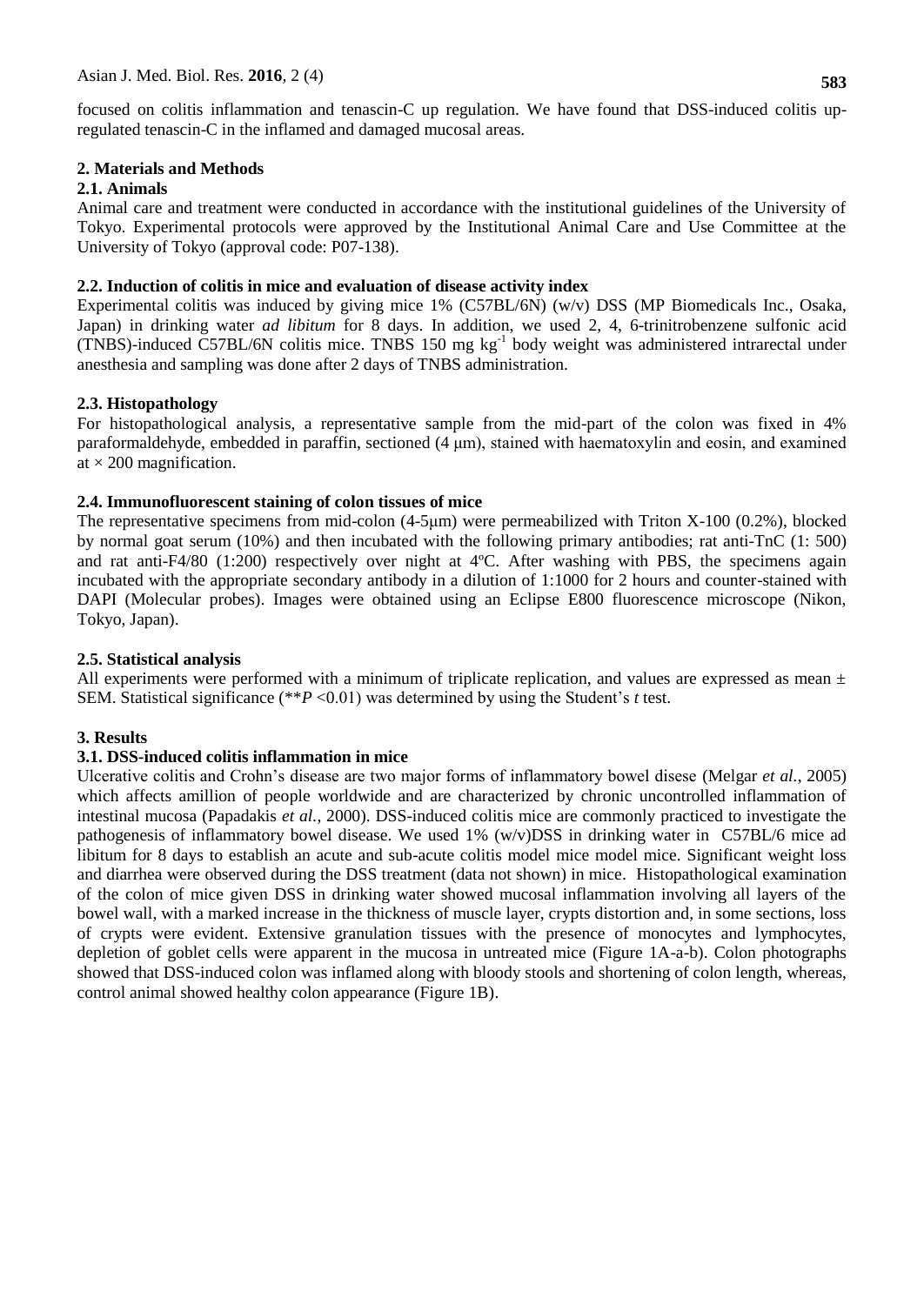

**Figure 1. DSS induced colitis in C57BL/6 mice. Experimental colitis was induced by 1% DSS in drinking water** *ad libitum* **for 8 days. (A) Histology (haematoxylin and eosin staining) of full thickness of mid-colon are shown in (**a**) non-treatment: control, (**b**) DSS induced colitis. (B) Gross appearance of colon is shown (**a**) non-treatment: control, (**b**) 1% DSS mice. n=3-4, Bar=50μm.**

#### **3.2. DSS-induced colitis increased Tenascin-C expression in colon tissues**

The extracellular matrix molecule tenascin-C is highly expressed during embryonic development, tissue repair and in pathological situations such as chronic inflammation and cancer.Extracellular matrix TnC expression is induced at the site of inflammation. DSS-induced inflammation was categorized as moderate and severe inflamed areas. Our immunohistochemistry analysis exhibited that in control mice, tenascin-C was found in the muscle layers and in a mucosal layer, only a small amount of tenascin-C was detected in submucosa at a subsurface epithelial region of colon (Figure 2a). On the other hand, in the inflamed colon tissue treated with DSS, the immunohistochemical analyses showed and moderate tenascin-C expression at the tissue damage (Figure 2b) or inflamed areas and densely expression in the severe inflamed areas (Figure 2c).



**Figure 2. DSS induced colitis increased tenascin-C. Experimental colitis was induced by 1% DSS in drinking water (***ad libitum***) for 8 days. (A) Immunofluorescent staining of mid-colon tissue for tenascin-C (a) untreated control, (b) moderately inflamed areas of DSS-induced colitis and (c) severely inflamed areas of DSS-induced colitis. Arrow indicates the expression of tenascin-C (Green color). Nucleus is stained with DAPI (Blue color). n=3-4, Bar=50µm.**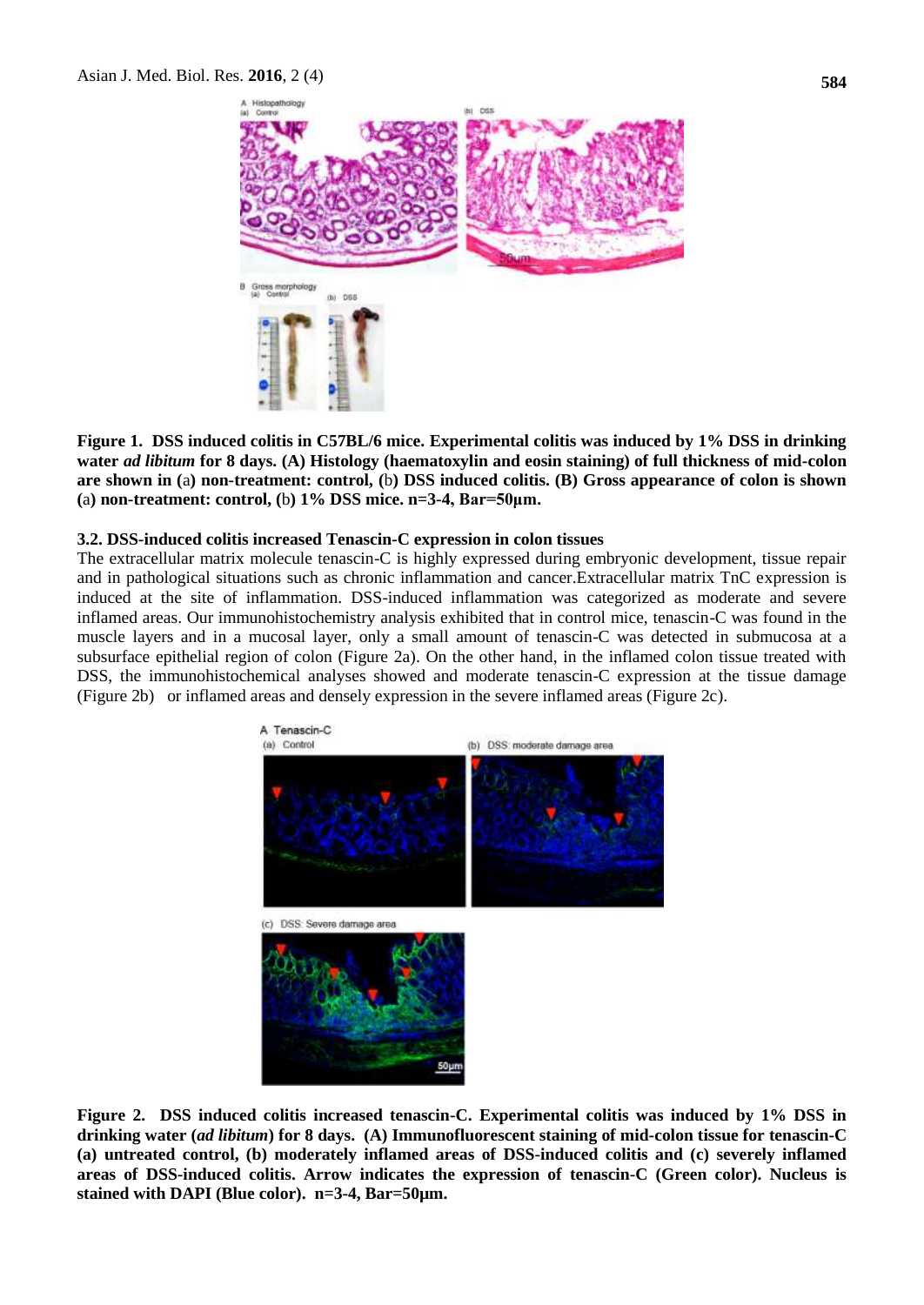#### **3.3. DSS-induced colitis increased F4/80 macrophages in colon tissues**

F4/80 macrophages were analyzed by immunohistochemistry staining in mid-colon both in healthy control and DSS-inflamed mid-colon. In healthy control only a few number of F4/80 positive cells were found mainly in the mucosal part of colon. DSS-induced colon showed a huge number of positive cells particularly in the inflamed areas including mucosal and muscular layer (Figure 3A-a-b). Quantitative analysis of macrophages counts also indicated that in DSS-induced colitis significantly  $(P<0.01)$  increased macrophages infiltration (Figure 3B).



**Figure 3. DSS induced colitis increased F4/80 macrophages. Experimental colitis was induced by 1% DSS in drinking water (***ad libitum***) for 8 days. (A) Immunofluorescent staining of mid-colon tissue for F4/80 positive cells (a) untreated control, (b) DSS-induced colitis. (B) Histogram showing significantly increased number of F4/80 positive cells in DSS colitis mice. \*\****P***< 0.01. Arrow indicates the F4/80 positive cells (Green color). Nucleus is stained with DAPI (Blue color). n=3-4, Bar=50µm.** 

### **4. Discussion**

There are many *in vivo* and *in vitro* disease models are used to investigate the pathophysiology of inflammatory bowel disease. Among the models of inflammatory bowel disease (IBD), oral administration of DSS has been widely used to study the mechanisms of colonic inflammation (Islam *et al.*, 2008). However, as a spontaneous model, a SAMP1/Yit 20weeks old mouse is considered a model for human Crohn's disease (Islam *et al.,* 2014). Extracellular matrices play important roles in colon homeostasis including inflammation, protection, proliferation, cell migration, and repair and so on. Besides these, the composition of the extracellular matrix plays an important role in the mechanism of metastasis of colon cancer cells (Ohtaka *et al.*, 1996). In this study, we used inflammatory bowel disease model mice to investigate the pathophysiology of extracellular matrix, tenascin-C. This is of great importance that tenascin-C express high level during embryogenesis and almost absent during normal postnatal life with some basal level detectable in a varieties of tissues. But, these molecules are re-appeared in a diverse condition such as tissue injury, wound healing, vascular disease, tumorigenesis and metastasis. Our DSS-induced colitis mice expressed pathology of colon such as infiltration of inflammatory cells, loss of crypts in some portion of colon areas, loss of goblet cells were evident, shortening of colon length etc. (Figure 1). We then investigated whether these changes are associated with extracellular matrix tenascin-C. We found that tenascin-C is highly expressed during DSS-induced inflammation at the site of inflammation. But there was a variation of expression of tenascin-C on the basis of severity of inflammation. Immunohistochemistry analysis demonstrated that healthy colon tissues expressed tenascin-C in the muscle layers and mucosal layer and a small amount was detected in sub-mucosa at a subsurface epithelial region of colon (Figure 2). On the other hand, DSS colitis mice revealed moderate tenascin-C expression at the tissue damage or inflamed areas and densely expression in the severe inflamed areas (Figure 2). Recent scientific evidences suggested that mucosal tenascin-c is increased in ulcerative colitis and Crohn's disease, especially in